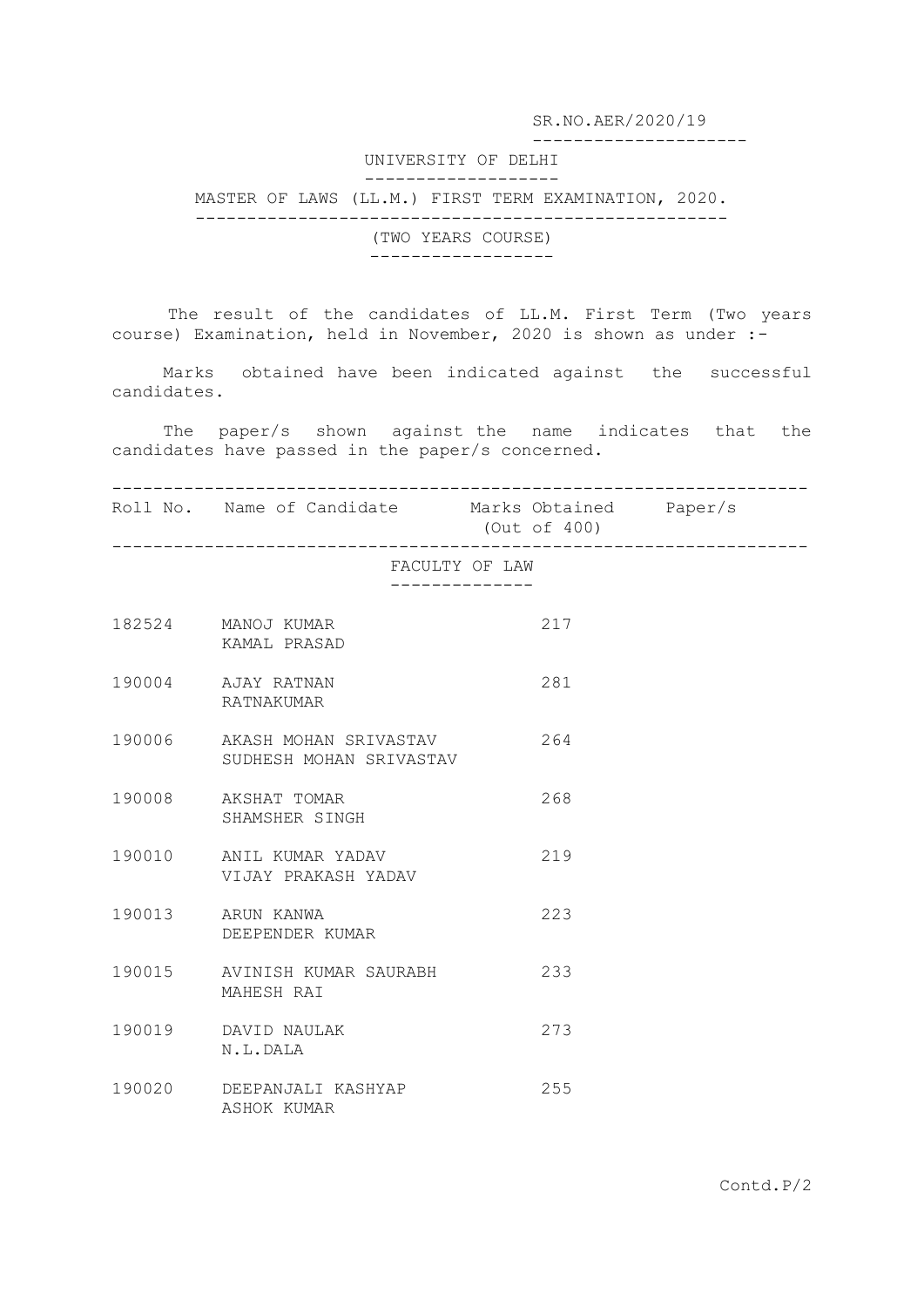| UNIVERSITY OF DELHI<br>LL.M. FIRST TERM (TWO YEARS COURSE) EXAMINATION, 2020. |                                                            |                              |          |  |  |  |
|-------------------------------------------------------------------------------|------------------------------------------------------------|------------------------------|----------|--|--|--|
|                                                                               |                                                            |                              |          |  |  |  |
|                                                                               | FACULTY OF LAW                                             | ____________________________ |          |  |  |  |
|                                                                               | 190021 DEEPTI SANKRATYAYAN<br>S B SANKRATYAYAN             | 236                          |          |  |  |  |
|                                                                               | 190023 GAURAV CHAUDHARY<br>RAM BAHADUR                     | 252                          |          |  |  |  |
|                                                                               | 190027 HEMANT KUMAR TRIPATHI<br>PAWAN KUMAR TRIPATHI       | 252                          |          |  |  |  |
|                                                                               | 190031 KANAK GANRAV<br>RAJIV KUMAR                         |                              | 113, 117 |  |  |  |
|                                                                               | 190032 KARTIKEYA MISHRA<br>RAKESH KUMAR MISHRA             | 244                          |          |  |  |  |
| 190033 KUNAL                                                                  | SH. SUKHBIR SINGH                                          | 241                          |          |  |  |  |
|                                                                               | 190038 NITISH KUMAR<br>DEEP NARAYAN CHOUDHARY              | 260                          |          |  |  |  |
|                                                                               | 190040 POOJA CHANDA<br>SUBHASH CHANDA                      | 243                          |          |  |  |  |
|                                                                               | 190042 PUSHPENDRA KUMAR ANURAGI<br><b>BABU LAL ANURAGI</b> | 249                          |          |  |  |  |
| 190044                                                                        | RAKESH<br>RAM KUMAR                                        | Failed                       |          |  |  |  |
| 190046                                                                        | RAVI KUMAR<br>BALRAM SINGH                                 | 232                          |          |  |  |  |
| 190049                                                                        | SAFEEM A S<br>SALAM A M                                    | 243                          |          |  |  |  |
| 190051                                                                        | SAPNA KUMARI MEENA<br>RAMLAL MEENA                         | Absent                       |          |  |  |  |
| 190052                                                                        | SAUMYA SHUKLA<br>MANOJ KUMAR SHUKLA                        | 254                          |          |  |  |  |
| 190053                                                                        | SAVNEET KAUR<br>INDERPAL SINGH                             | 226                          |          |  |  |  |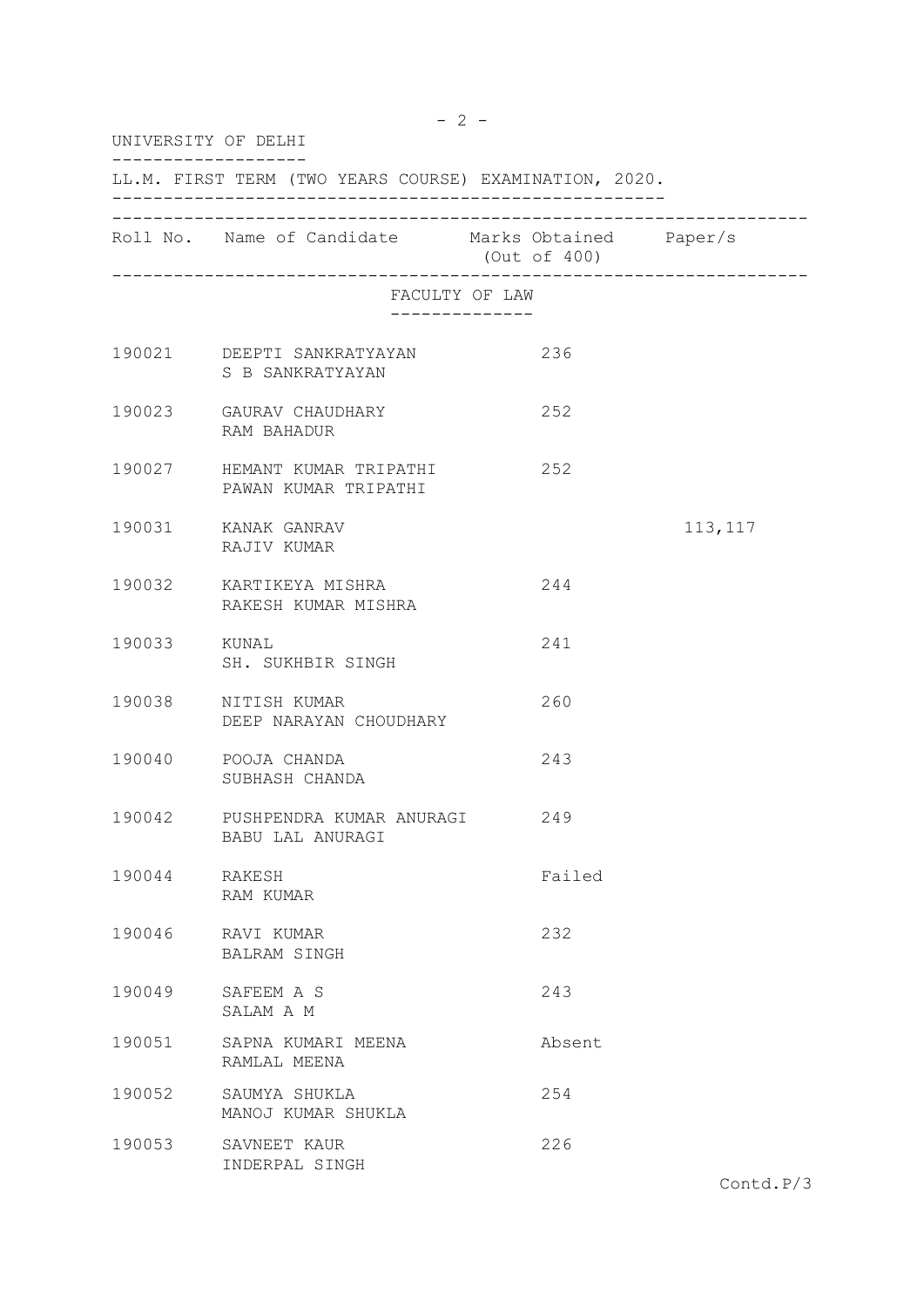| UNIVERSITY OF DELHI<br>LL.M. FIRST TERM (TWO YEARS COURSE) EXAMINATION, 2020. |                                                   |                |  |  |  |  |
|-------------------------------------------------------------------------------|---------------------------------------------------|----------------|--|--|--|--|
|                                                                               |                                                   |                |  |  |  |  |
|                                                                               |                                                   | FACULTY OF LAW |  |  |  |  |
|                                                                               | 190056 SHIVAM KAUSHIK<br>ATUL KAUSHIK             | 243            |  |  |  |  |
|                                                                               | 190060 VARUN SINGH THAKUR<br>R N THAKUR           | 247            |  |  |  |  |
|                                                                               | 190063 YOGANSHU SEHGAL<br>LALIT SEHGAL            | 228            |  |  |  |  |
|                                                                               |                                                   | EX-STUDENTS    |  |  |  |  |
|                                                                               | 190114 MAYANK KUMAR BHATI<br>MOHD MUKHTAR ANSARI  | 227            |  |  |  |  |
|                                                                               | 190201 AMIT KUMAR PANKAJ<br>PRAHLAD RAM           | 231            |  |  |  |  |
| 190205 ARCHANA                                                                | RAJPAL SINGH                                      | 221            |  |  |  |  |
|                                                                               | 190207 ASHISH BANDHU<br>RAJENDRA SINGH            | Absent         |  |  |  |  |
| 190208                                                                        | ASHISH KUMAR YADAV<br>RAMESH CHANDRA YADAV        | 233            |  |  |  |  |
| 190209                                                                        | ATHIKHO ISAAC<br>LATE ATHIKHO                     | 232            |  |  |  |  |
| 190214                                                                        | EKTA GARG<br>MAHENDRA GARG                        | 184            |  |  |  |  |
| 190216                                                                        | HIMANI ARYA<br>SANJAY ARYA                        | 185            |  |  |  |  |
| 190218                                                                        | IMMANUEL LALSANSHIM KEIVOM<br>MALSAWMTHANG KEIVOM | 182            |  |  |  |  |
| 190222                                                                        | MOHIT SEHRAWAT<br>RAGHUBIR SINGH SEHRAWAT         | 215            |  |  |  |  |
| 190223                                                                        | NARENDRA<br>JAIKARAN SINGH                        | 211            |  |  |  |  |